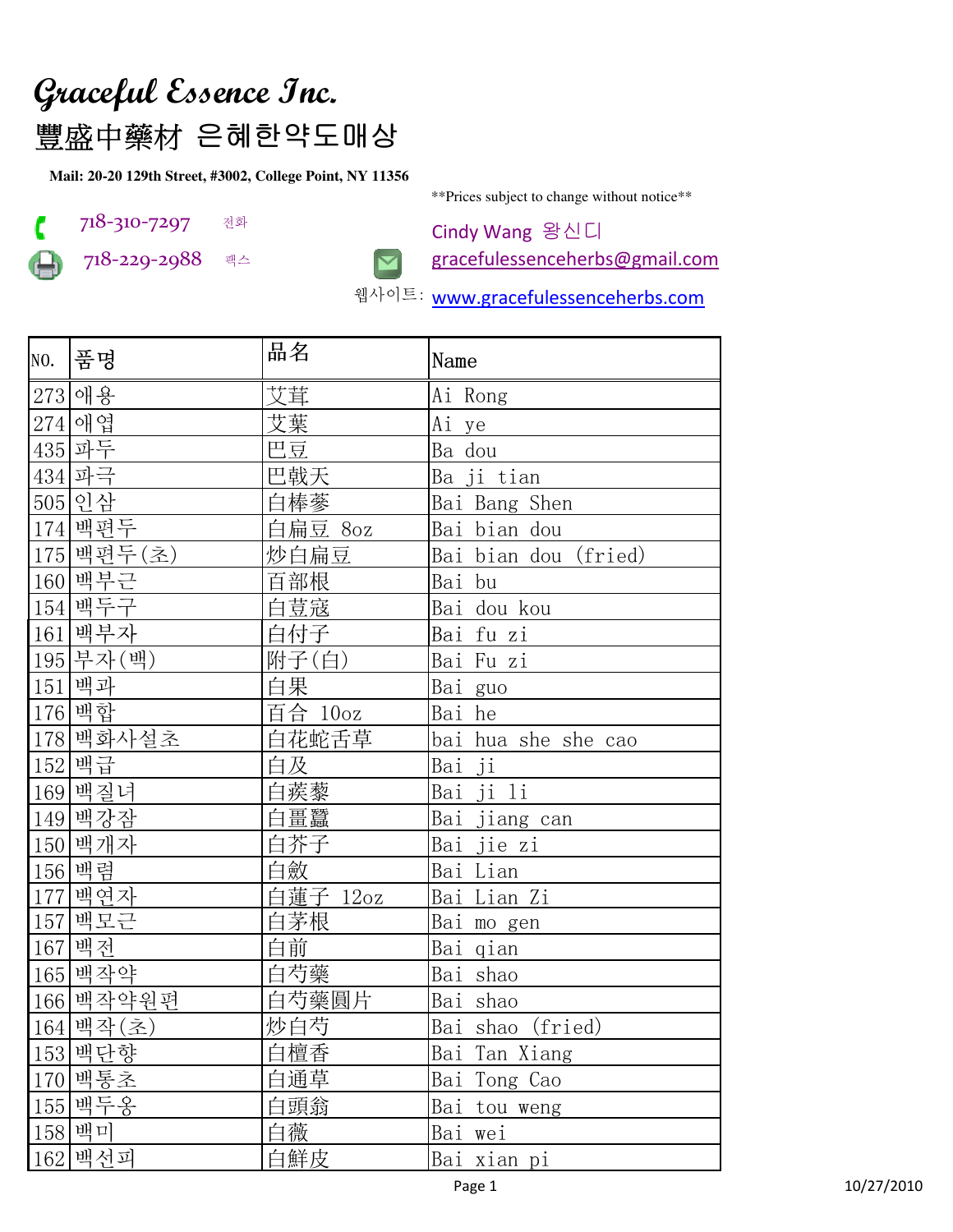| 168 백지         | 白芷    | Bai zhi                |
|----------------|-------|------------------------|
| 173 백출 (초)     | 炒白朮   | Bai zhu ( (fried))     |
| 171 백출A        | 白朮A   | Bai zhu (A)            |
| 172 백출B        | 白朮B   | Bai zhu(B)             |
| 163 백자인        | 柏子仁   | Bai zi ren             |
| 440 패장초        | 敗醬草   | Baijiangcao            |
| 142 반변련        | 半邊連   | Ban bian lian          |
| 436 판남근        | 板藍根   | Ban lan gen            |
| 141 반모         | 班茅    | Ban Mao                |
| 146 반하 (법)     | 半夏(法) | Ban xia (Fa)           |
| 144 청반하 (백반법제) | 清半夏   | Ban Xia (Qing)         |
| 145 강반하 (생강법제) | 薑半夏   | Ban xia(jiang)         |
| 143 반지련        | 半枝連   | Ban zhi lian           |
| 201 비해         | 卑解    | Bei xie                |
| 194 복자초 (자초)   | 北紫草   | Bei Zi Cao             |
| 444 필발         | 蓽茇    | Bi ba                  |
| 441 편축         | 扁蓄    | Bian xu                |
| 179 별 갑        | 鱉甲    | Bie jia                |
| 180 별갑(초)      | 鱉甲(炒) | Bie jia (chao)         |
| 202 빈랑         | 檳郞    | Bing lang              |
| 203 빙편         | 冰片    | Bing pian              |
| 181 보골지        | 補骨脂   | Bo gu zhi              |
| 139 박하         | 薄荷葉   | Bo he ye               |
| 356 잠사         | 蠶砂    | Can Sha                |
| 395 창이자        | 蒼耳子   | Cang er zi             |
| <u>396 창출</u>  | 蒼朮    | Cangzhu                |
| 418 초하차        | 草河車   | Cao He Che             |
| 20 결명자(초)      | 炒决明子  | Cao Ju Ming Zi (Fried) |
| 416 초두구        | 草豆寇   | Caodoukou              |
| 415 초과         | 草果    | Caoguo                 |
| 417 초오         | 草烏    | Caowu                  |
| 423 측백엽        | 側柏葉   | Ce bai ye              |
| 264 시호         | 柴胡劈片  | Chai hu                |
| 265 시호         | 柴胡片   | Chai hu                |
| 248 선퇴         | 蟬蛻    | Chan tui               |
| 394 차전초        | 車前草   | Che qian cao           |
| 393 차전자        | 車前子   | Che qian zi            |
| 390 진피사        | 陳皮絲   | Chen pi                |
| 425 침향         | 沈香    | Chen xiang             |
| 362 적소두        | 赤小豆   | Chi Xiao Dou           |
| 359 적복령        | 赤茯苓   | Chifuling              |
| 361 적작약        | 赤芍藥   | Chishao                |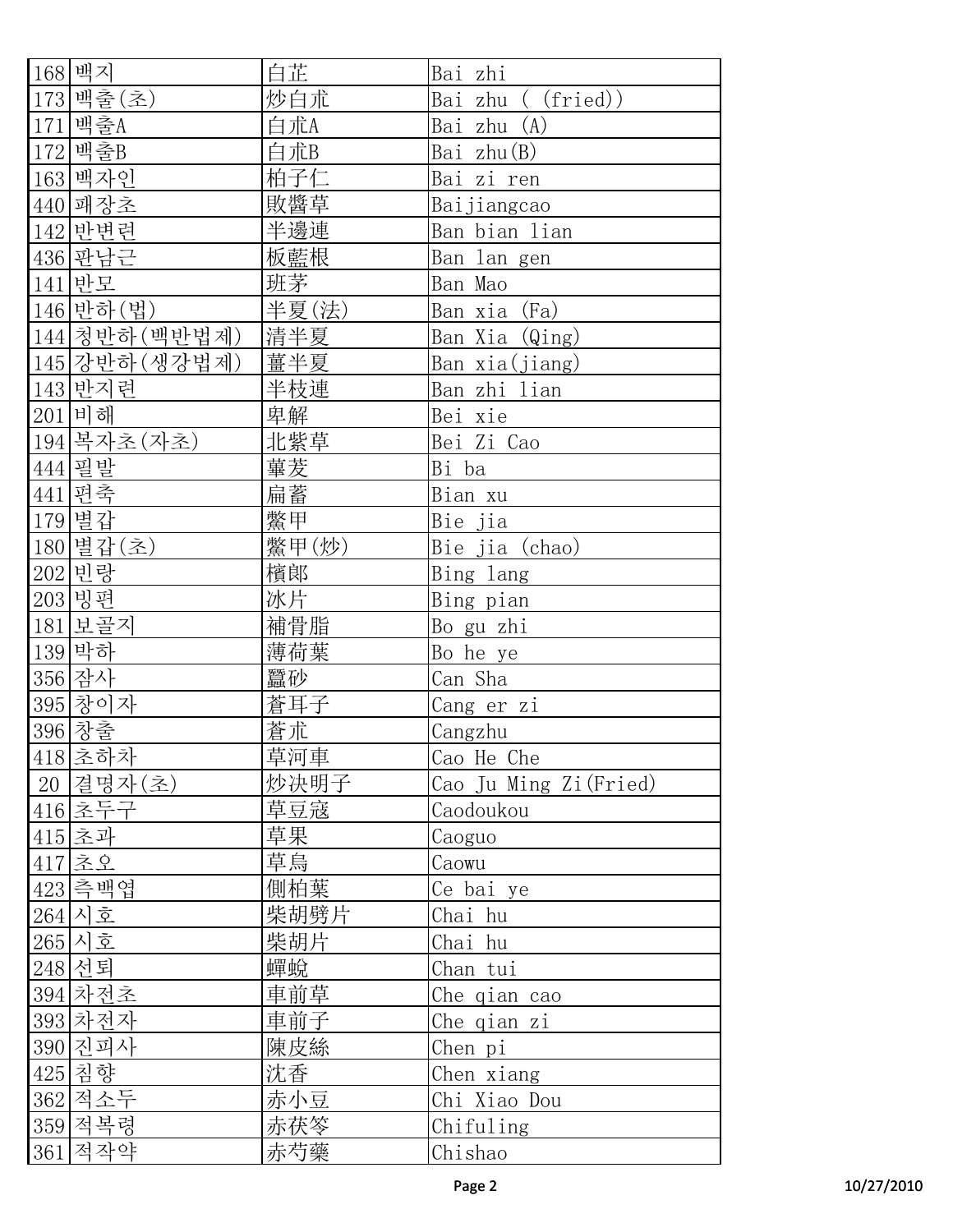|     | 360 적석지    | 赤石脂      | Chishizhi             |
|-----|------------|----------|-----------------------|
|     | 421 총위자    | 充藯子      | Chong wei zi          |
|     | 438 패모 (천) | 貝母       | Chuan bei mu          |
|     | 407 천련자    | 川練子(金鈴子) | Chuanlianzi           |
|     | 405 천산갑    | 穿山甲      | Chuanshanjia          |
|     | 408 천오 (법) | 川烏(法)    | Chuanwu               |
|     | 397 천궁     | 川芎       | Chuanxiong            |
|     | 422 춘근피    | 椿根皮      | Chun gen pi           |
|     | 346 자석     | 磁石       | Ci shi                |
|     | 347 자석영    | 磁石英      | Ci shi ying           |
|     | 420 총백     | 蔥白       | Cong Bai              |
|     | 97 대복피     | 大腹皮      | Da fu pi              |
|     | 101 대황     | 大黄       | Da huang              |
| 102 | 대희향        | 大茴香(八角)  | Da Hui Xiang          |
|     | 98 대소      | 大薊       | Da ji                 |
|     | 100 대청엽    | 大靑葉      | Da qing ye            |
|     | 99 대조 (거핵) | 大棗(去核)   | Da zao                |
| 88  | 담두시        | 淡豆豉      | Dan dou shi           |
| 72  | 남성(담)      | 南星(膽)    | Dan nan xing          |
| 87  | 담낭성        | 膽南星      | dan nan xing          |
| 82  | 단사         | 丹砂       | Dan Sha               |
| 84  | 단삼단        | 丹蔘段      | Dan shen duan         |
| 83  | 단삼편        | 丹蔘片      | Dan shen pian         |
| 86  | 단향         | 檀香       | Dan xiang             |
|     | 89 담죽엽     | 淡竹葉      | Dan Zhu Ye            |
| 90  | 당귀(전)      | 當歸(全)    | Dang gui (Whole)      |
| 91  | 당귀두(편)     | 當歸頭(片)   | dang gui tou (sliced) |
| 92  | 당귀미        | 當歸尾      | Dang gui wei          |
| 96  | 당삼<br>소    | 黨蔘 小     | Dang shen (small)     |
| 94  | 당삼 대       | 黨蔘 (二級)  | Dang shen A           |
|     | 95 당삼 대    | 黨蔘 (三級)  | Dang shen B           |
|     | 112 등심초    | 燈心花      | Deng xin hua          |
|     | 386 지풍등    | 地風藤      | Di Feng Teng          |
|     | 383 지부자    | 地膚子      | Di fu zi              |
|     | 380 지골피    | 地骨皮      | Di gu pi              |
|     | 381 지룡     | 地龍       | Di long               |
|     | 384 지유     | 地榆       | Di yu                 |
|     | 385 지유탄    | 地榆炭      | Di yu tan             |
|     | 368 정향     | 丁香       | Dingxiang             |
|     | 108 동충하초   | 冬蟲夏草     | Dong chong xia cao    |
|     | 106 동과피    | 冬瓜皮      | Dong gua pi           |
|     | 105 동과인    | 冬瓜仁      | Dong gua ren          |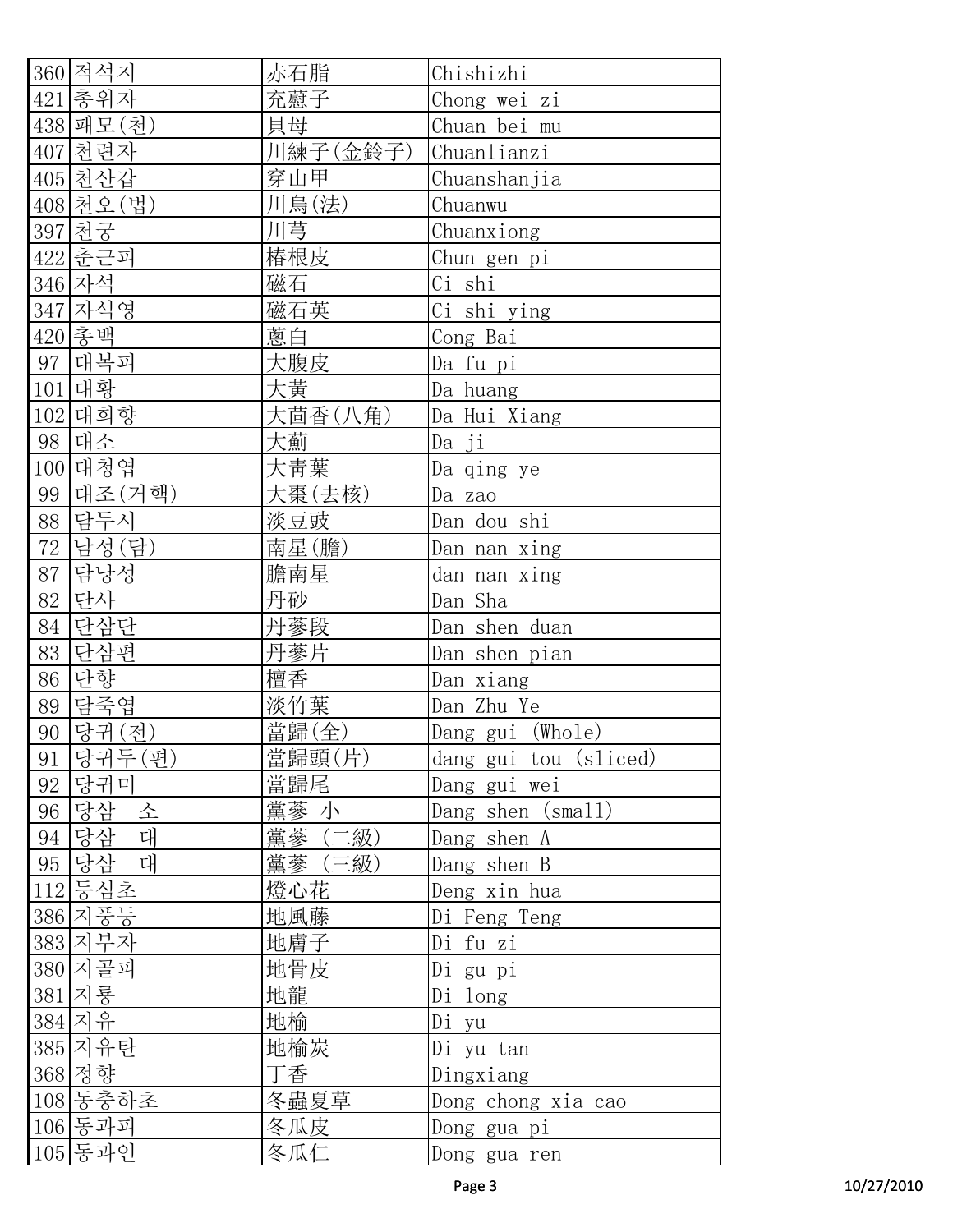| 107 동규자                 | 冬葵子                 | Dong kui zi        |
|-------------------------|---------------------|--------------------|
| 109 두층                  | 杜仲                  | Du zhong           |
| 110 두충(초)               | 杜仲(炒)               | Du zhong (fried)   |
| 111 두충 (후)              | 杜仲(厚)               | Du zhong (hou)     |
| 93 대시석                  | 鍛者石                 | Duan Zhe Shi       |
| 104 독활                  | 獨活                  | Duhuo              |
| 270 아교 250g             | 阿膠250g              | E jiao             |
| 272 아출                  | 莪朮                  | E zhu              |
| 271아차                   | 兒茶                  | Er Cha             |
| 190 번사엽                 | 番寫葉                 | Fan xie ye         |
| 148 방풍                  | 防風                  | Fang feng          |
| 147 방기                  | 防杞                  | Fang ji            |
| 198 비자                  | 菲子                  | Fei zi             |
| 199 불수                  | 佛手                  | Fo shou            |
| 185 복령(적)               | 茯笭(赤)               | Fu ling (Ci)       |
| 182 백복령 (토막))           | 茯笭丁                 | Fu ling (Cube)     |
| 184 백복령 (두루마리)          | 茯苓卷                 | Fu ling (Curled)   |
| 183 백복령 (절편)            | 茯苓片                 | Fu ling (Sliced)   |
| 186 복령피                 | 茯笭皮                 | Fu ling pi         |
| 188 복룡간                 | 伏龍乾                 | Fu Long Gan        |
| 189 복분자                 | 覆盆子                 | Fu pen zi          |
| 193 부평초                 | 浮萍草                 | Fu ping cao        |
| 187 복신                  | 茯神                  | Fu shen (Core)     |
| 196 부자 (흑)              | 黑附子                 | Fu Zi (steam)      |
| 192 부소맥                 | 浮小麥                 | Fuxiaomai          |
| $7\phantom{.}$<br>감초(구) | 甘草(灸)               | Gan Cao            |
| 8<br> 감초대사편             | ——<br>甘草大 <u>斜片</u> | Gan Cao<br>A       |
| 감초대원형편<br>9             | 甘草大园片               | B<br>Gan Cao       |
| 감초(통편)<br>10            | 甘草统片                | Gan Cao C          |
| 건강(편)<br>14             | 乾薑片                 | Gan Jiang (Sliced) |
| 건강(포)<br>$15\,$         | 乾薑個                 | Gan Jiang (Whole)  |
| 감국<br>$\frac{5}{6}$     | 甘菊                  | Gan Ju             |
| 감수                      | 甘遂                  | Gan Sui            |
| 27 고본                   | 藁本                  | Gao Ben            |
| 499 고려인삼                | 高麗蔘                 | Gao Li Shen        |
| 26 고량강                  | 高良薑                 | Gao Liang Jiang    |
| $\overline{2}$<br>갈근(괴) | 葛根(塊)               | Ge Gen             |
| $\overline{3}$<br>같근(편) | 葛根(片)               | Ge Gen             |
| $\overline{4}$<br>갈화    | 葛花                  | Ge Hua             |
| 451 합개                  | 蛤介                  | Ge jie             |
| 213 공사인                 | 貢砂仁                 | Gong Sha ren (Big) |
| 구척<br>52                | 狗脊                  | Gou ji             |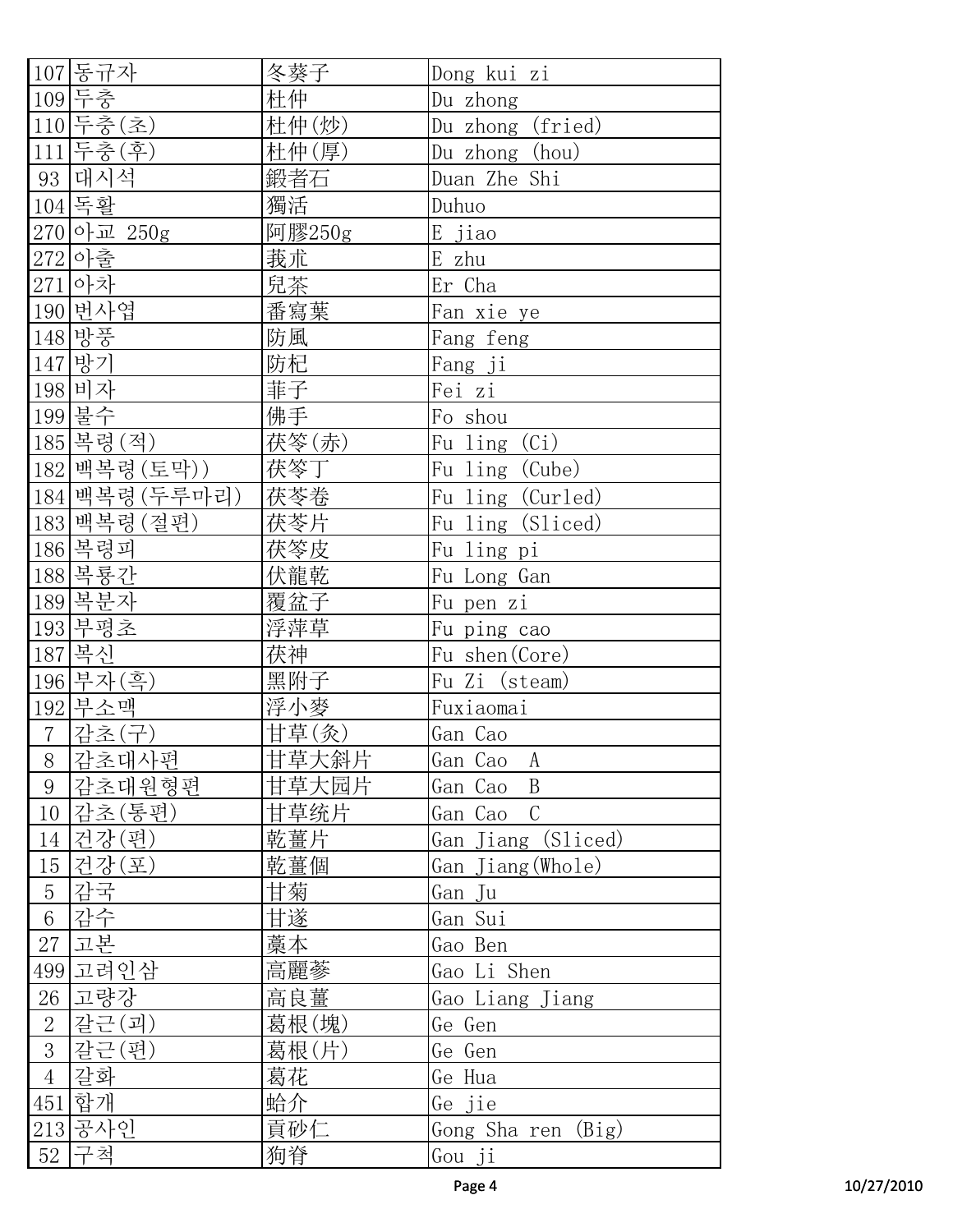| 구기자A<br>47           | 拘杞子A    | Gou qi zi A         |
|----------------------|---------|---------------------|
| 46 구기자AA             | 拘杞子AA   | Gou qi zi AA        |
| 48 구기자B              | 拘杞子B    | Gou qi zi B         |
| 조구등<br>370           | 釣鉤藤     | Gou teng            |
| 66                   | 骨膠      | Gu Jiao             |
| 곡정초<br>31            | 谷精草     | Gu Jing Cao         |
| 32<br>곡정자            | 谷精子     | Gu Jing Zi          |
| 골쇄보<br>34            | 骨碎補     | Gu Sui Bu           |
| 곡아<br>29             | 谷芽      | Gu Ya               |
| 곡아(초)<br>30          | 炒谷芽     | Gu Ya (fried)       |
| 과체<br>38             | 瓜蒂      | Gua Di              |
| 과루피<br>37            | 瓜蔞皮     | Gua Lou Pi          |
| 과루인<br>36            | 瓜蔞仁     | Gua lou ren         |
| 관계<br>40             | 官桂      | Guan Gui            |
| 관중<br>43             | 貫中      | Guan zhong          |
| 귀판교<br>53            | 龜板膠250g | Gui ban jiao        |
| 54<br>귀판(초)          | 龜板(炒)   | Gui ban(fried)      |
| 24 계피                | 桂皮      | Gui Pi              |
| 계지<br>23             | 桂枝尖/片   | Gui Zhi             |
| 해풍등<br>462           | 海風藤     | Hai                 |
| 해표초<br>460           | 海螵蛸     | Hai Biao Xiao       |
| 463 해부석              | 海浮石     | Hai Fu Shi          |
| 456 해금사 (금사등)        | 海金沙     | Hai jin sha         |
| 458 해룡               | 海龍      | Hai long            |
| 459 해마               | 海馬      | Hai Ma              |
| 457 해동피              | 海桐皮     | Hai Tong pi         |
| 464 해조               | 海藻草     | Hai zao cao         |
| 450 한련초              | 旱蓮草     | Han lian cao        |
| 449 한수석              | 寒水石     | Han shu shi         |
| 453 합환화              | 合歡花     | He huan hua         |
| 452 합환피              | 合歡皮     | He huan pi          |
| 446 하수오 (각)          | 何首烏(角)  | He shou wu          |
| 447 하수오 (편)          | 何首烏(片)  | He shou wu (sliced) |
| 448 하엽               | 荷葉      | He ye               |
| $\overline{1}$<br>가자 | 柯子      | He zi               |
| 477 흑로호              | 黑老虎     | Hei Lao Hu          |
| 498 흑지마              | 黑芝麻     | Heizhima            |
| 홍화<br>481            | 紅花      | Hong hua            |
| 482 홍화자              | 紅花子     | Hong hua zi         |
| 500 홍삼대              | 紅蔘大     | Hong Shen           |
| 503 홍삼 (대)           | 红蔘中扁    | Hong Shen           |
| 502 홍삼(대)            | 红蔘大扁    | Hong Shen           |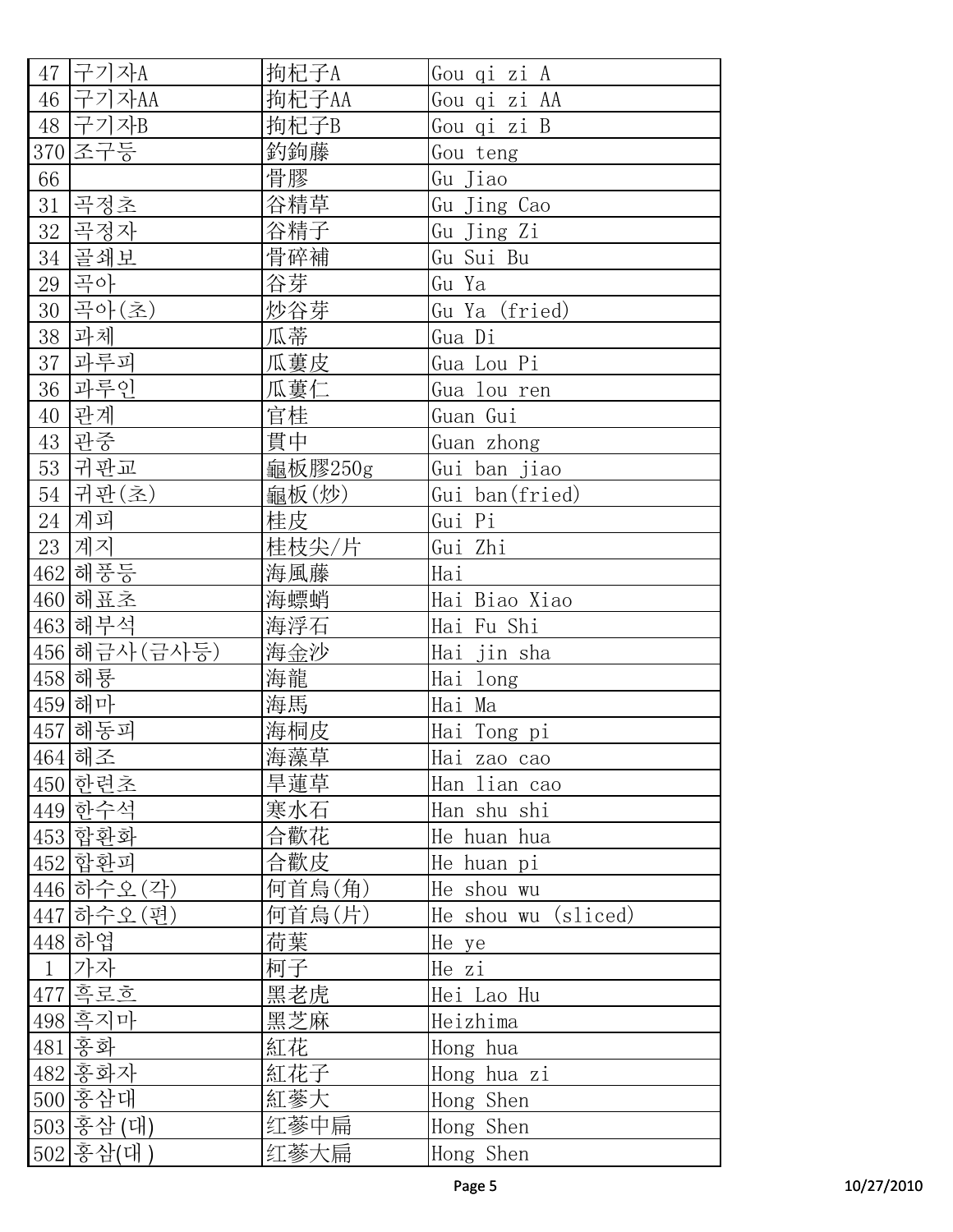|    | 501 홍삼편    | 紅蔘      | Hong Shen (Sliced)          |
|----|------------|---------|-----------------------------|
|    | 504 홍삼미    | 紅蔘須     | Hong Shen Root              |
|    | 480 홍등     | 紅藤      | Hong teng                   |
|    | 474 호로파    | 胡蘆巴     | Hu lu ba                    |
|    | 476 호박     | 虎珀      | Hu Po                       |
|    | 496 후박     | 厚朴      | Hu po                       |
|    | 475 호장근    | 虎杖      | Hu zhang                    |
|    | 483 화초     | 花椒      | Hua jiao                    |
|    | 486 화피     | 樺皮      | Hua Pi                      |
|    | 485 활석     | 滑石      | Hua shi                     |
|    | 484 활석 (본) | 滑石粉     | Hua shi Fen (powder)        |
|    | 44 괴화      | 槐花      | Huai hua                    |
|    | 45 괴화미     | 槐花米     | Huai hua mi                 |
|    | 494 황백     | 黄柏      | Huang bai                   |
|    | 495 황정     | 黃精      | Huang jing                  |
|    | 493 황련     | 黄蓮      | Huang lian                  |
|    | 489 황기대    | 黄芪(大)   | Huang qi A                  |
|    | 490 황기 (중) | 黄芪(中)   | Huang qi B                  |
|    | 491 황기     | 黄芪(小)   | Huang qi C                  |
|    | 487 황금원편   | 黄芩(大)   | Huang qin                   |
|    | 488 황금     | 黄芩      | Huang qin                   |
|    | 492 황기(구)  | 黄芪(炙)   | Huangqi (cooked with Honey) |
|    | $478$ 호초   | 胡椒      | Hujiao                      |
|    | 479 화마인    | 火麻仁     | Huo ma ren                  |
|    | 39 곽향      | 藿香      | Huo xiang                   |
|    | 22 계골초     | 雞骨草     | Ji Gu Cao                   |
|    | 392 질녀     | 蒺藜      | <u>ji li</u>                |
| 21 | 계내금        | 鷄内金     | Ji Nei Jin                  |
|    | 63 기노(유기노) | 寄奴(留寄奴) | Ji Nu                       |
| 25 | 계혈등        | 鷄血藤     | Ji Xue Teng                 |
| 13 | 강황         | 薑黃      | Jiang Huang                 |
| 11 | 강향         | 降香      | Jiang Xiang                 |
| 64 | 길경편        | 桔梗      | Ji <u>e geng pian</u>       |
| 65 | 길경사        | 桔梗絲     | Jie geng si                 |
| 59 | 금몽석        | 金礞石     | Jin Meng Shi                |
| 62 | 금전초        | 金錢草     | Jin qian cao                |
|    | 61 금은화     | 金銀花     | Jin yin hua                 |
|    | 60 금앵자     | 金櫻子     | Jin y <u>ing zi</u>         |
|    | 472 형개     | 荊芥      | Jing jie                    |
|    | 473 형개수    | 荊芥穗     | Jing Jie Shui               |
|    | 51 구채자     | 韭菜子     | Jiu cai zi                  |
| 57 | 귤홍피        | 橘紅皮     | Ju Hong Pi                  |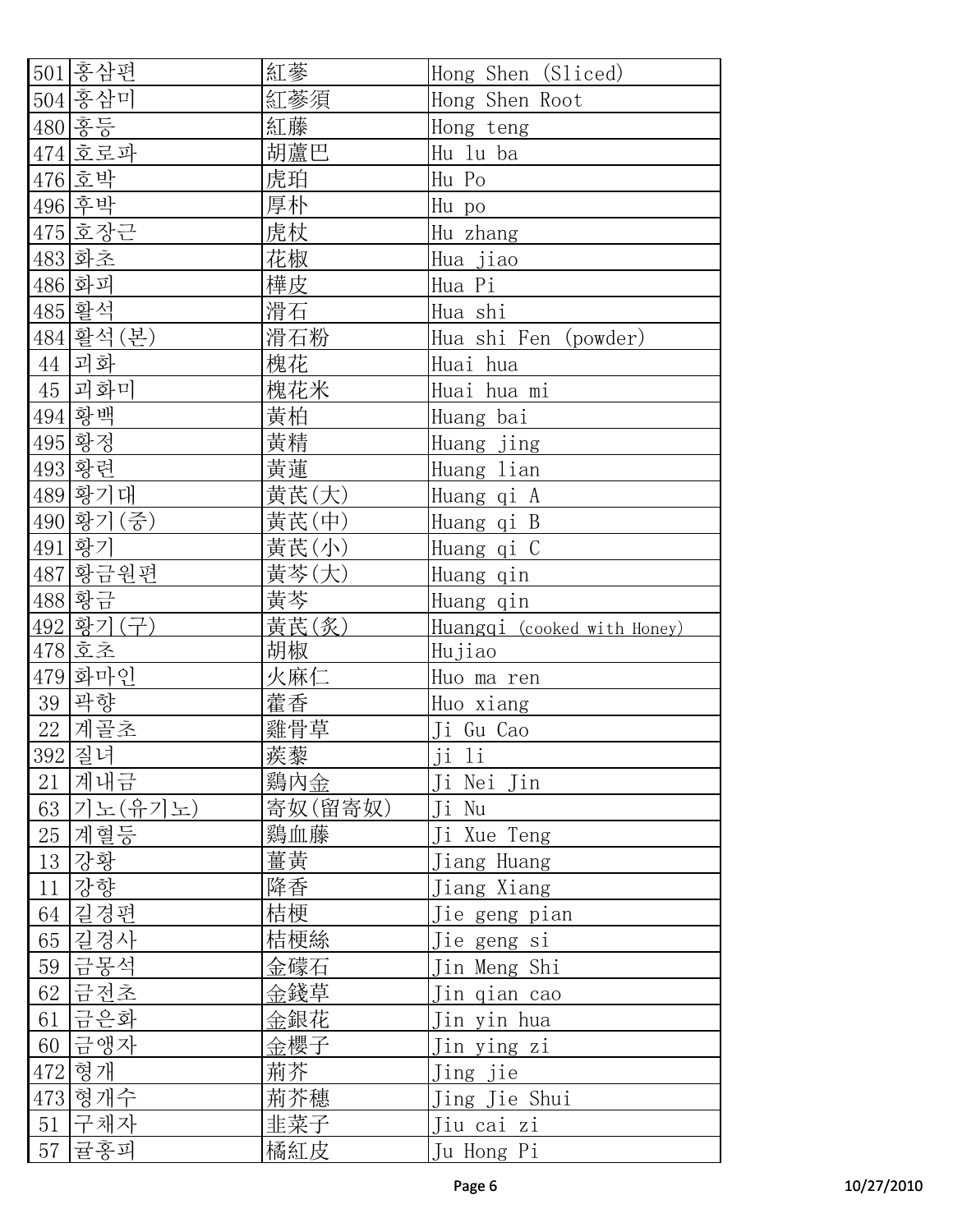| 56  | 공국화                      | 貢菊花(杭)       | Ju hua               |
|-----|--------------------------|--------------|----------------------|
| 55  | 국화(야)                    | 菊花(野)        | Ju hua (Ye)          |
| 19  | 결명자                      | 決明子          | Jui Ming Zi          |
| 28  | 고삼                       | 苦蔘           | Ku Shen              |
| 42  | 관동화                      | 款冬花          | Kuan dong hua        |
| 41  | 관근둥                      | 寬根藤          | kuan Jin Teng        |
| 58  | 규수자                      | 葵樹子          | Kui Shu Zi           |
| 33  | 곤포                       | 昆布           | Kun Bu               |
| 67  | 나복자                      | 萊服子          | Lai fu zi            |
| 81  | 뇌공등                      | 雷公藤          | Lei Gong Teng        |
| 281 | 여지핵                      | 荔枝殼          | Li Zhi He            |
|     | 288 우절                   | 藕節<br>$\ast$ | Lian Ou Jie          |
|     | 282 연교                   | 連翹           | Lian qiao            |
|     | 287 연수                   | 蓮須           | Lian Xu              |
|     | 283 연엽 (하엽)              | 蓮葉           | Lian ye              |
|     | 284 연자육 (백)              | 蓮子肉(白)12oz   | Lian zi rou (bai)    |
|     | 285 연자육(훙)               | 蓮子肉(紅)       | Lian zi rou (hong)   |
|     | 286 연자심                  | 蓮子心          | Lian zi xin          |
|     | 279 양무첨                  | 兩頭尖          | Liang Tou Jian       |
|     | 291 영양각                  | 羚羊角          | Ling yang jiao       |
|     | 292 영지                   | 靈芝片          | Ling Zhi Pian        |
|     | 327 유황                   | 硫黄           | Liu huang            |
|     | 310 용치                   | 聳峙           | Long Chi             |
|     | 309 용담초                  | 龍膽草          | Long dan cao         |
|     | 308 용골                   | 龍骨           | Long gu              |
| 311 | $rac{9}{6}$ $rac{7}{11}$ | 龍葵           | Long Kui             |
|     | 313용안육(백황색)              | 龍眼肉白 *       | Long yan rou (Brown) |
|     | 312 용안육 (원색)             | 龍眼肉原色        | Long yan rou (White) |
|     | 80 누로                    | 漏蘆           | Lou lu               |
| 75  | 노봉방                      | 露蜂房          | <u>Lu feng fang</u>  |
| 70  | 노감석                      | 爐甘石          | Lu Gan Shi           |
| 74  | 노근                       | 蘆根           | Lu gen               |
| 76  | 노회                       | 蘆薈           | Lu hui               |
| 78  | 녹각교                      | 鹿角膠 250g     | Lu jiao jiao         |
| 79  | 녹각상                      | 鹿角霜          | Lu jiao shuang       |
| 77  | 로로퉁                      | 路路通          | Lu Lu Tong           |
|     | 68 낙석둥                   | 絡石藤          | Luo Shi Teng         |
|     | 114 마발                   | 馬勃           | Ma bo                |
|     | 116 마치현                  | 馬齒覓          | Ma Ci Mi             |
|     | 113 마두령                  | 馬兜鈴          | Ma dou ling          |
|     | 117 마황                   | 麻黄           | Ma huang             |
|     | 118 마황근                  | 麻黃根          | Ma huang gen         |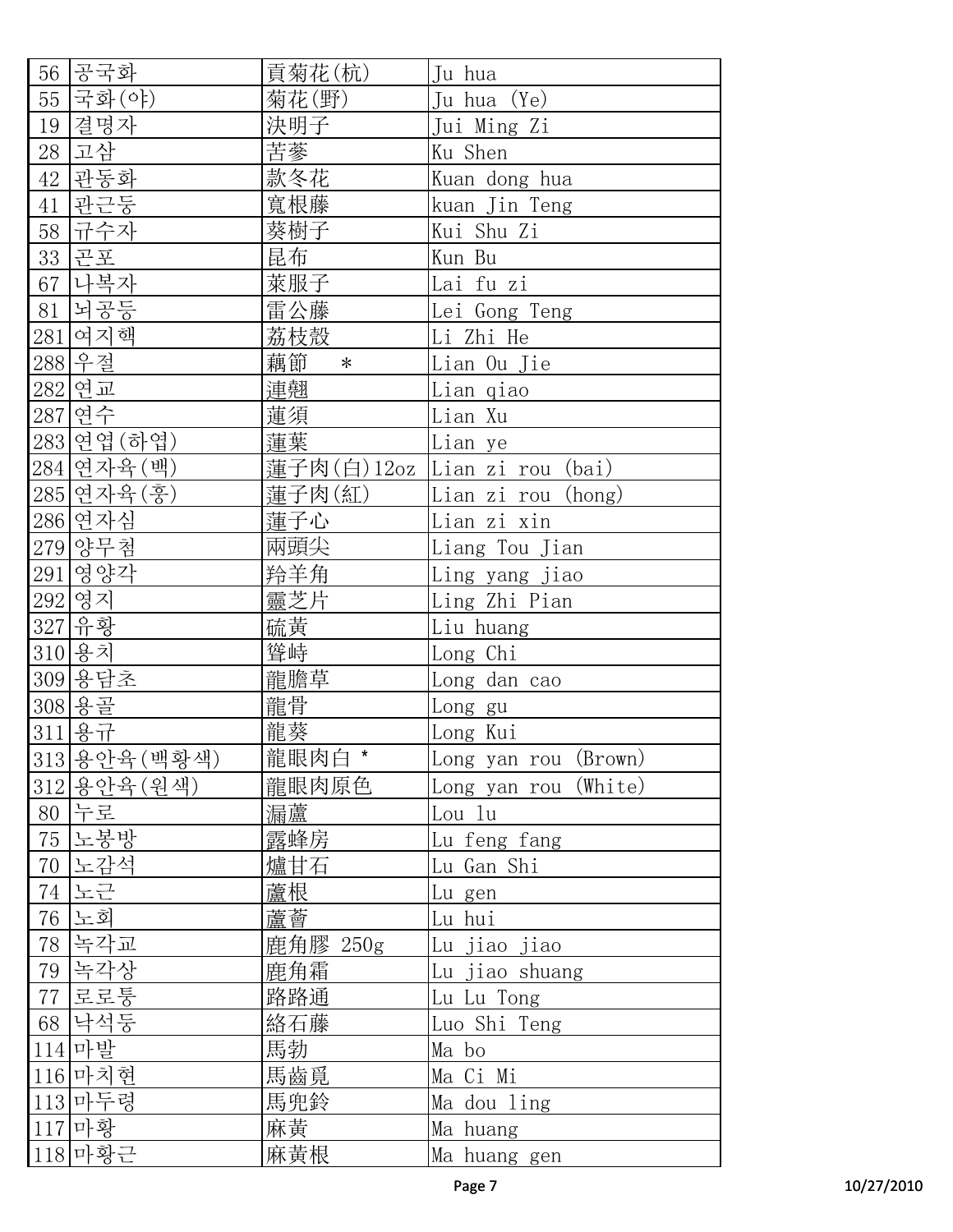| 115 마자인 (화)    | 麻子仁           | Ma zi ren            |
|----------------|---------------|----------------------|
| 122 맥동         | 麥門冬           | Mai men dong         |
| 121 맥동대        | 麥門冬(大)        | Mai men dong (big)   |
| 123 맥동 (편)     | 麥門冬(片)        | Mai men dong pian    |
| 124 맥아         | <u>麥芽</u>     | Mai ya               |
| 125 맥아(초)      | 麥芽(炒)         | Mai ya (fried)       |
| 119 만형자        | 蔓荊子           | Man jing zi          |
| 120 망초         | 芒硝            | Mang xiao            |
| 126 면화자        | 棉花子           | Mei Hua Zi           |
| 137 밀몽화        | 蜜蒙花           | Mi meng hua          |
| 138 밀타승        | 蜜陀憎           | Mi Tuo Zeng          |
| 159 백반 (명반)    | 白凡(明凡)        | ming fan             |
| 136 몰약         | 没藥            | Mo yao               |
| 목단피 (흑)<br>131 | 牧丹皮(黑)        | Mu dan pi (Red)      |
| 130 목단피 (백)    | 牧丹皮(白)        | Mu dan pi (white)    |
| 129목과          | 木瓜            | Mu gua               |
| 128 모려         | 牡蠣            | Mu li                |
| 127 모려분        | 牡蠣粉           | Mu li Powder         |
| 132 목면화        | 木棉花           | Mu mian Hua          |
| 134 목통         | 木通            | Mu tong              |
| 135 목향         | 木香            | Mu xiang             |
| 133 목적         | 木賊            | Mu zei               |
| 71 남과자         | 南瓜子           | Nan Gua Zi           |
| 209 남사삼        | 南沙蔘           | Nan Sha Shen         |
| 69 내인육         | 內仁肉           | Nei Ren Rou          |
| 317 우방자        | 牛蒡子           | Niu bang zi          |
| 318 우슬         | 牛膝            | Niu xi               |
| 319 우슬 (토막)    | 牛膝段           | Niu xi (Finger size) |
| 280 여정자 (구)    | 炙女貞子          | Nu zhen zi           |
| 140 방대하        | 胖大海           | Pang Da Hai          |
| 패란<br>437      | 佩蘭            | Pei lan              |
| 봉사<br>197      | 硼砂            | Peng Sha             |
| 봉출(아출)<br>191  | 蓬朮(莪朮)        | Peng Zhu (E Zhu)     |
| 200 비파엽        | 枇把葉           | Pi pa ye             |
| 431 파고지 (보골지)  | 破古子(補骨脂)      | Po Gu Zi (Pu Gu Zhi) |
| 442 포공영        | 蒲公英           | Pu gong ying         |
| 443 포황         | 蒲黄            | Pu huang             |
| 398 천초         |               |                      |
|                | 茜草            | Qian Cao             |
| 399 천근편        | 茜草根           | gian Cao Gen         |
| 400 천연건        | 千年健<br>$\ast$ | Qian Nian Jian       |
| 견우자(흑축)<br>16  | 牽牛子(黑丑)       | Qian Niu Zi          |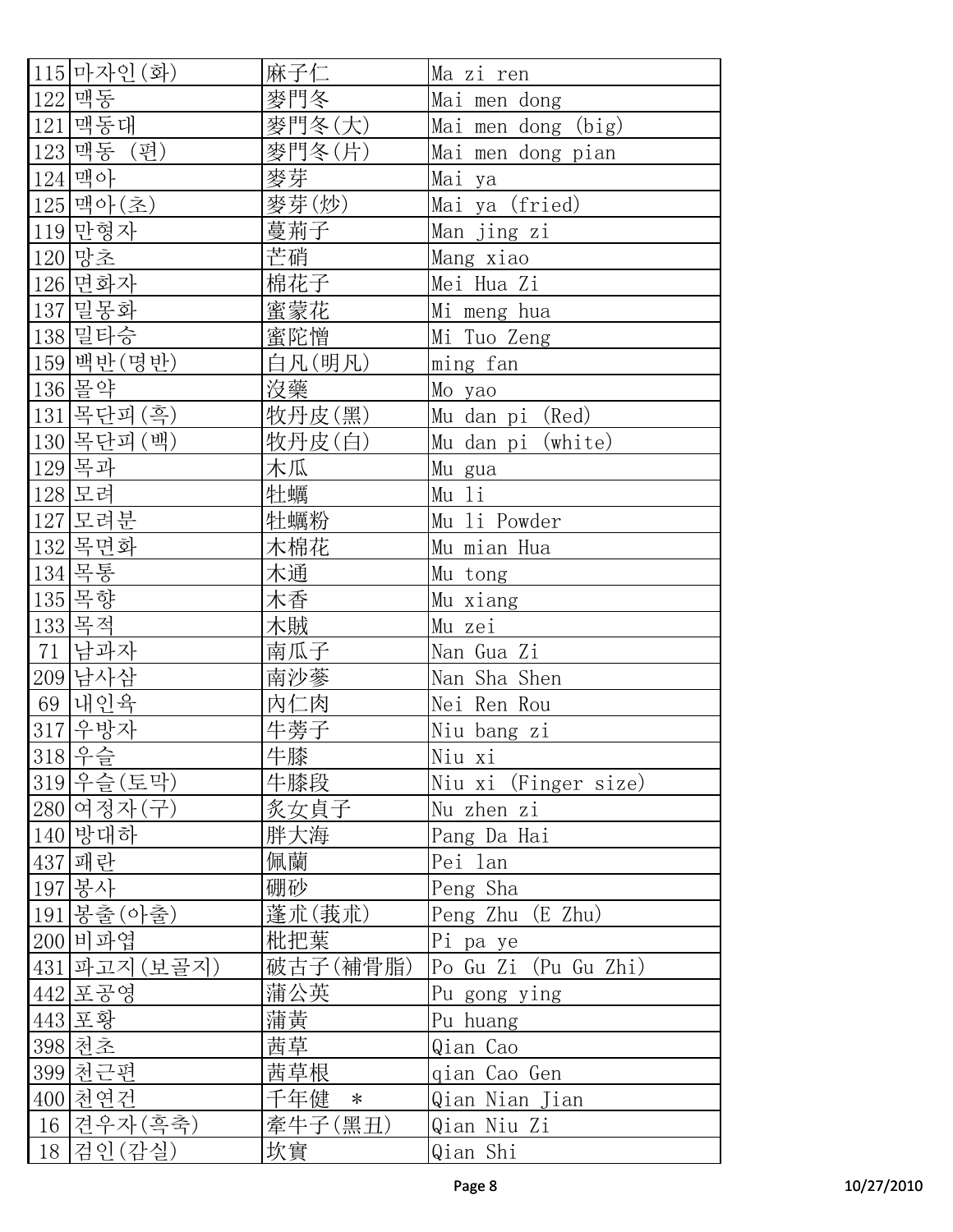|    | 12 강활                     | 羌活      | Qiang Huo               |
|----|---------------------------|---------|-------------------------|
|    | 366 전호                    | 前胡      | Qianhu                  |
|    | 387 진교                    | 秦艽      | Qin jiao                |
|    | 391 진피                    | 秦皮      | Qin pi                  |
|    | 411 청대                    | 青黛      | Qingdai                 |
|    | 414 청호                    | 菁蒿      | Qinghao                 |
|    | 413 청피                    | 青皮      | Qingpi                  |
|    | 412 청상자                   | 青湘子     | Qingxiangzi             |
|    | 49 구인 (지룡)                | 蚯蚓(地龍乾) | Qiu Yin (Di Long Gan)   |
|    | 419 칠엽일지화                 | 七葉一枝花   | QiYe Yi Zhi Hua         |
| 50 | 구맥                        | 瞿麥      | Qu mai                  |
|    | 35 과루잔                    | 全瓜蔞     | Quan Gua lou (whole)    |
|    | 364 전과루                   | 全瓜蔞     | Quangualou              |
|    | 363 전갈                    | 全蝎      | Quanxie                 |
|    | 341 인동등                   | 忍冬藤     | Ren dong teng           |
|    | 344 인삼화                   | 人參花     | ren shen hua            |
|    | 342 인중백                   | 人中白     | ren zhong bai           |
|    | 343 인중황                   | 人中黃     | Ren Zhong Huang         |
|    |                           | 肉從蓉     | Rou cong rong           |
|    | <u>329 육종용</u><br>328 육두구 | 肉豆寇     | Rou dou kou             |
|    | 326 유향                    | 乳香      | Ru xiang                |
|    | 330 육계 (관계)               | 肉桂(官桂)  | Ruo Gui                 |
|    | 226 삼릉                    | 三稜      | San leng                |
|    | 227 삼칠                    | 三七      | San qi                  |
|    | 229 상백피                   | 桑白皮     | Sang bai pi             |
|    | 228 상기생                   | 桑寄生     | Sang ji sheng           |
|    | 233 상표초                   | 桑標蛸     | Sang piao xiao          |
|    | 230 상심자                   | 桑甚子     | Sang shen zi (Black)    |
|    | 231 상엽                    | 桑葉      | Sang ye                 |
|    | 232 상지                    | 桑枝      | Sang zhi                |
|    | 212 사인                    | 砂仁      | Sha ren                 |
|    | 207 사삼편                   | 沙蔘片     | Sha shen                |
|    | 208 사삼단                   | 沙蔘段     | Sha shen                |
|    | 211 사원자                   | 沙苑子     | Sha yuan zi             |
|    | 219 산자고                   | 山慈菇     | Shan Ci Gu              |
|    | 214 산두근                   | 山豆根     | Shan dou gen            |
|    | 224 산초                    | 山椒      | Shan Jiao               |
|    | 221 산약                    | 山藥      | Shan yao                |
|    | 220 산약                    | 山藥 A    | Shan yao (without Skin) |
|    | 215 산사                    | 山査      |                         |
|    |                           |         | Shan zha                |
|    | 216 산사 (초)                | 炒山査     | Shan zha (Fried)        |
|    | 225 산치자                   | 山栀子     | Shan Zhi Zi             |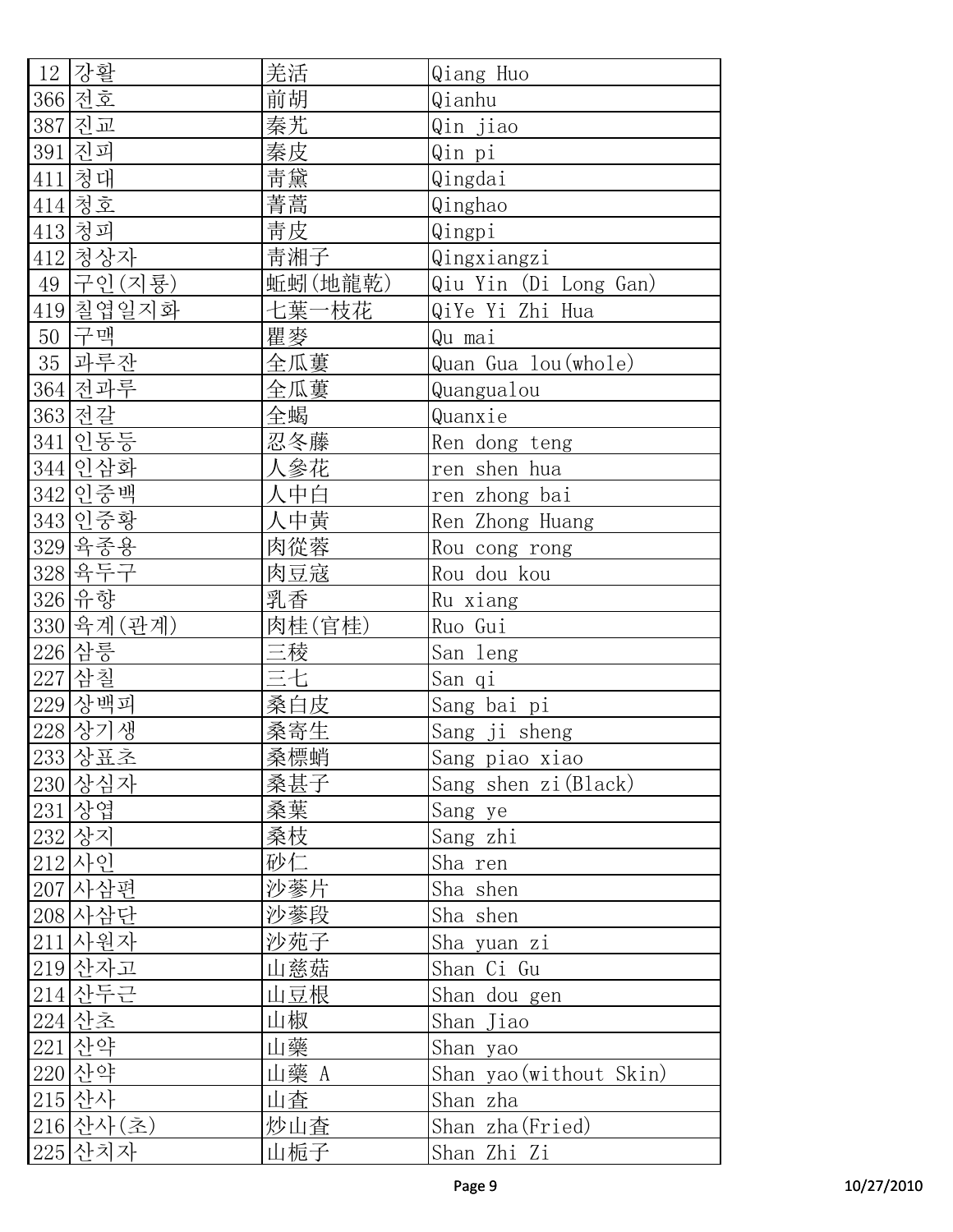| 217 산수유       | 山茱萸      | Shan zhu yu             |
|---------------|----------|-------------------------|
| 218 산수유 (구)   | 炙山茱萸     | Shan zhu yu (Cooked)    |
| 210 사상자       | 蛇床子      | She chuang zi           |
| 204 사간        | 射干       | She gan                 |
| 266 신곡(초)     | 神曲(炒)    | Shen qu                 |
| 생지황<br>17     | 生地黄      | Sheng Di Huang          |
| 234 생지황       | 生地黄      | Sheng di huang          |
| 262 승마 (록)    | 綠升麻      | Sheng ma (Green)        |
| 261 승마        | 升麻       | Sheng ma (White)        |
| 243 석창포       | 石菖蒲      | Shi chang pu            |
| 263 시체        | 枾帝       | Shi di                  |
| 237 석고분       | 石膏粉      | Shi gao Fen             |
| 236 석고 (생)    | 石膏(生)    | Shi_gao_sheng           |
| 238 석고 (숙)    | 石膏(熟)    | Shi gao shu             |
| 239 석곡        | 石斛       | Shi hu                  |
| 245 석곡        | 石斛 *     | Shi Hu                  |
| 244 석건천       | 石見穿      | Shi jian chuan          |
| 235 석결명       | 石決明      | Shi jue ming            |
| 206 사군자       | 使君子      | Shi jun zi              |
| 241 석료피       | 石榴皮      | Shi liu pi              |
| 240 석남등       | 石南藤      | Shi Nan Teng            |
| 242 석위        | 石葦       | Shi wei                 |
| 256 속미수 (옥태미) | 粟米須(玉太尾) | Shu mi xu               |
| 260 숙지황       | 熟地黄      | Shudihuang              |
| 269 수질        | 水蛭       | Shuizhi                 |
| 268 수우각       | 水牛角      | Shuniujiao              |
| 205           | 絲瓜路      | Si Gua Lu               |
| 257 송절        | 松節       | Songjie                 |
| 258 송향        | 松香       | Songxiang               |
| 251 소목        | 蘇木       | Su mu                   |
| 252 소엽        | 蘇葉       | Su ye                   |
| 222 산조인       | 酸棗仁      | Suan zao ren            |
| 223 산조인 (초)   | 酸棗仁(炒)   | Suan zao ren<br>(fried) |
| 259 쇄양        | 鎖陽       | Suoyang                 |
| 426 태자삼       | 太子蔘      | taizishen               |
| 103 도인        | 桃仁       | Tao ren                 |
| 73 남성 (천)     | 南星(天)    | Tian nan xing           |
| 406 천생자       | 天仙子      | Tian Xian Zi            |
| 409 천죽황       | 天竹黃      | Tian Zhu Huang          |
| 410 천화분       | 天花粉      | Tianhuafen              |
| 402 천마        | 天麻       | Tianma                  |
| 403 천문동       | 天門冬      | Tianmendong             |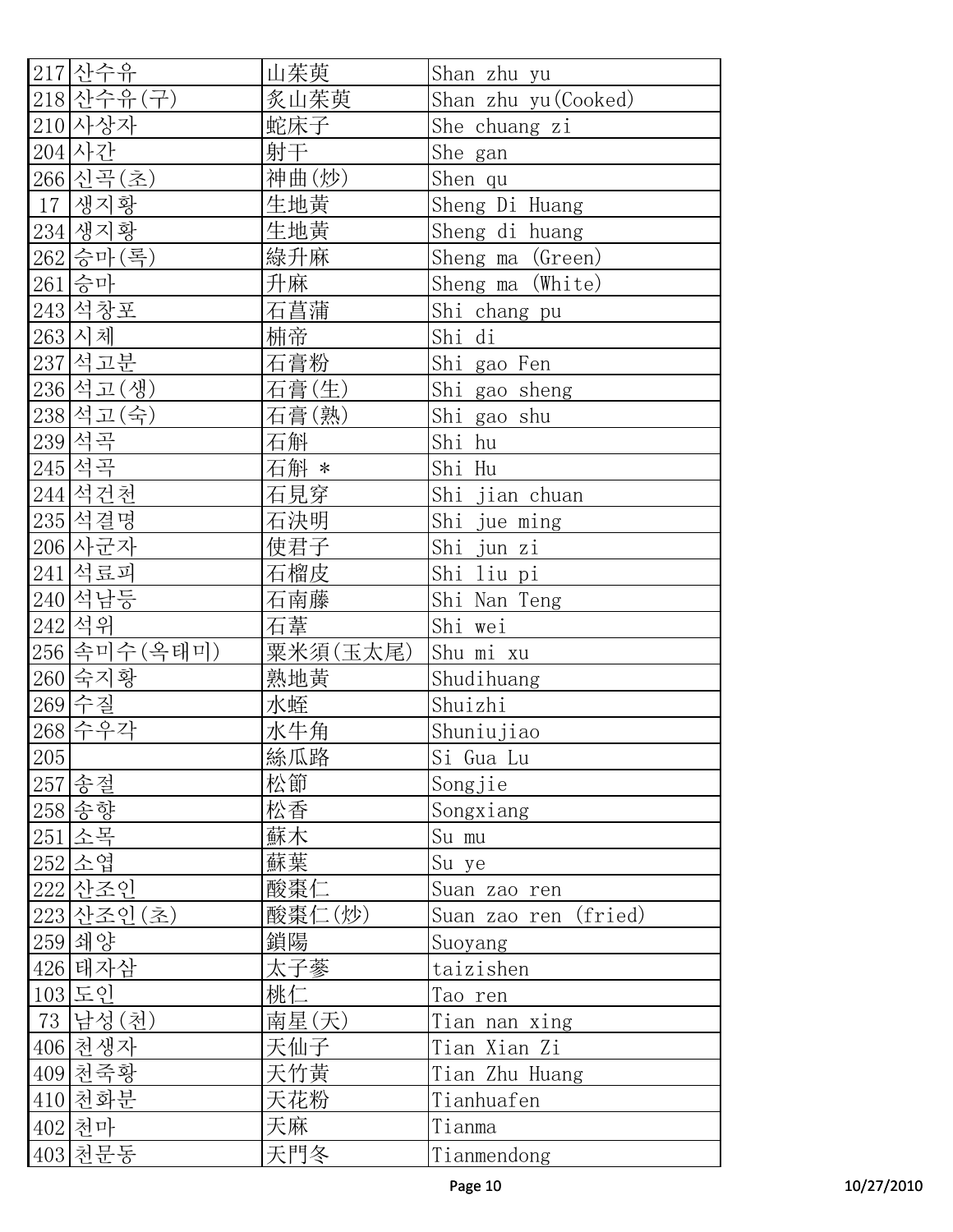| 404 천문동(대)    | 天門冬(大)   | Tianmendong (Big)                |
|---------------|----------|----------------------------------|
| 401 천남성       | 天南星      | Tiannanxing                      |
| 365 전칠 (삼칠)   | 全七(三七)   | Tianqi(sanqi)                    |
| 367 정력자       | 亭曆子      | Tinglizi                         |
| 433 통초        | 通草       | Tong_cao                         |
| 430 토밸충       | 土別蟲      | Tu Bie Chong                     |
| 429 토복령       | 土茯笭      | Tu fu ling                       |
| 432 토사자       | 兎絲子      | Tu si zi                         |
| 331 원화        | 莞花       | Wan hua                          |
| 315 왕불유행      | 王不留行     | Wang bu liu xing                 |
| 316 왕불유행자     | 王不留行子    | Wang bu liu xing zi              |
| 314 와롱자 (단)   | 煅瓦楞子     | Wang Leng Zi                     |
| 332 위령선       | 威靈仙      | Weilingxian                      |
| 301 오배자       | 五倍子      | Wu bei zi                        |
| 295 오공 (마리)   | 蜈蚣(大)    | Wu gong (Big)                    |
| 293 오가피       | 五加皮      | Wu jia pi                        |
| $294$ 자오가피    | 刺五加      | Wu Jia Pi(Pin)                   |
| 296 오령지       | 五靈脂      | Wu ling zhi                      |
| 298 오매        | 烏梅       | Wu mei                           |
| 297 오배자       | 梧桐子      | Wu Tong Zi                       |
| 299 오미자(N)    | 五味子(北)   | Wu wei zi(N)                     |
| 300 오미자(W)    | 五味子(西)   | Wu wei zi (W)                    |
| 303 오약        | 烏藥       | Wu yao                           |
| 304 오적골 (해표초) | 烏賊骨(海螵蛸) | <u>Wu zei gu (Hai Piao Xiao)</u> |
| 302 오수유       | 吳茱萸      | Wu zhu yu                        |
| 497 회천초       | 稀硷草      | Xi Lian Cao                      |
| 250 세신근       | 細辛根      | Xi xin (Root)                    |
| 445 하고초       | 夏枯草      | Xia gu cao                       |
| 249 선학초       | 仙鶴草      | Xian he cao                      |
| 246 선모        | 仙茅       | Xian mao                         |
| 454 향부자       | 香附子      | Xiang fu zi                      |
| 455 향유        | 香濡       | Xiang ru                         |
| 254 소회향       | 小茴香      | Xiaohuixiang                     |
| 461 해백        | 薤白       | Xie bai                          |
| 267 신이화       | 辛夷花      | Xin yi hua                       |
| 465 행인        | 杏仁       | Xing ren                         |
| 466 행인 (초)    | 杏仁炒      | Xing ren (fried)                 |
| 323 웅황        | 雄黄       | Xiong huang                      |
| 247 선복화       | 旋覆花      | Xuan fu hua                      |
| 468 현호색 (대)   | 玄胡索(大)   | Xuan hu suo                      |
| 469 현호색 (편)   | 玄胡索(片)   | Xuan hu_suo                      |
| 467 현삼        | 玄蔘       | Xuan shen                        |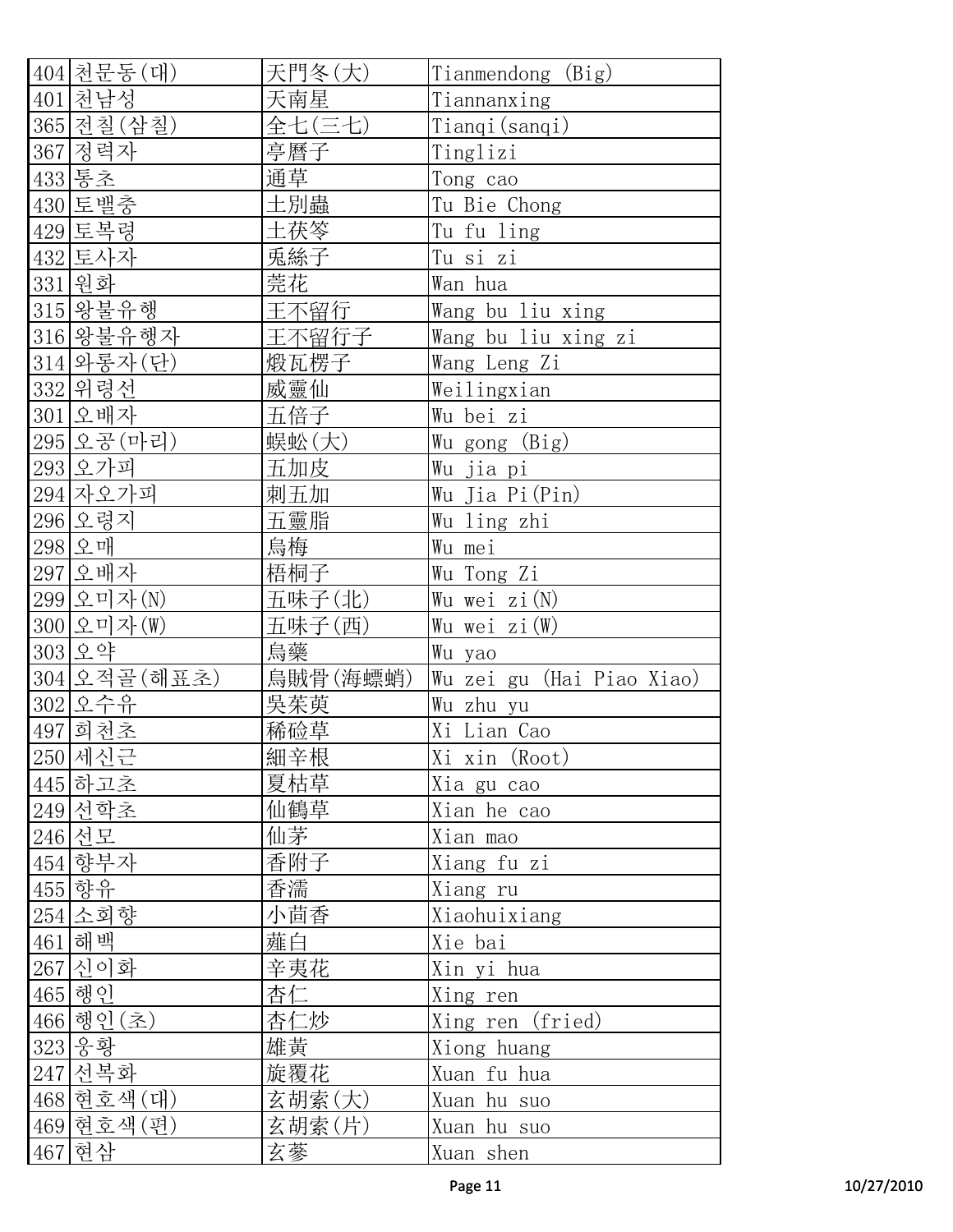| 255 속단      | 續斷                | Xuduan               |
|-------------|-------------------|----------------------|
| 470 혈갈      | 血結                | Xue jie              |
| 혈여탄<br>471  | 血餘炭               | Xue yu tan           |
| 290 현호색 (편) | 玄胡索(片)            | Yan hu suo (sliced)  |
| 289 연호색     | 延胡索               | Yan hu suo (whole)   |
| 277 양기석     | __<br>陽氣 <u>石</u> | Yang qis hi          |
| 275 야교등     | 夜交騰               | Ye jiao teng         |
| 276 야명사     | 夜明砂               | Ye Ming Sha          |
| 506 산삼      | 野山參               | Ye Shan Shen         |
| 339 익모초     | 益母草               | Yi m <u>u cao</u>    |
| 338 의이인 (숙) | 薏苡仁(熟)            | Yi yi ren (cooked)   |
| 337 의이인 (생) | 薏苡仁(生)            | Yi yi ren (Raw) 12oz |
| 340 익지인     | 益智仁               | Yi zhi ren           |
| 345 인진      | 茵陳                | Yin chen             |
| 333 은행 (백과) | 銀杏(白果)            | Yin Xing (Bai Guo)   |
| 336 음양곽     | 淫洋藿               | Yin yang huo         |
| 324 유엽      | 柚葉                | You Ye               |
| 334 유근피     | 榆根皮               | Yu Gen Pi            |
| 321 울금      | 郁金                | Yu jin               |
| 320 욱이인     | 郁李仁               | Yu li ren            |
| 307 옥미수     | 玉米鬚               | Yu Mi Xu             |
| 325 유피      | 榆皮                | Yu Pi                |
| 278 어성초     | 魚腥草               | Yu xing cao          |
| 305 옥죽      | 玉竹                | Yu zhu               |
| 306 옥죽      | 玉竹 8oz            | Yu zhu               |
| 335 원지      | 遠志                | Yuan Zhi             |
| 322 운모석     | 雲母石               | Yun Mu Shi           |
| 369 조각자     | 皂角刺               | Zao jiao Ci          |
| 427 택란      | 澤蘭葉               | Zelanye              |
| 428 택사      | 澤瀉                | Zexie                |
| 357 장뇌      | 樟腦                | Zhang nao            |
| 439 패모 (절)  | 浙贝片               | Zhe bei mu           |
| 389 진주분     | 珍珠粉               | Zhen zhu fen         |
| 388 진주모     | 珍珠母               | Zhen zhu mu          |
| 85 자단삼      | 紫丹蔘               | Zhi Dan shen         |
| 377 지각      | 枳殼                | Zhi ke               |
| 378 지각(초)   | 炒枳殼               | Zhi ke               |
| 382 지모      | 知母                | Zhi mu               |
| 379 지실      | 枳實                | Zhi shi              |
| 424 치자      | 梔子                | Zhi zi               |
| 371 종유석     | 鐘乳石               | zhong ru Shi         |
| 375 죽여      | 竹茹                | Zhu ru               |